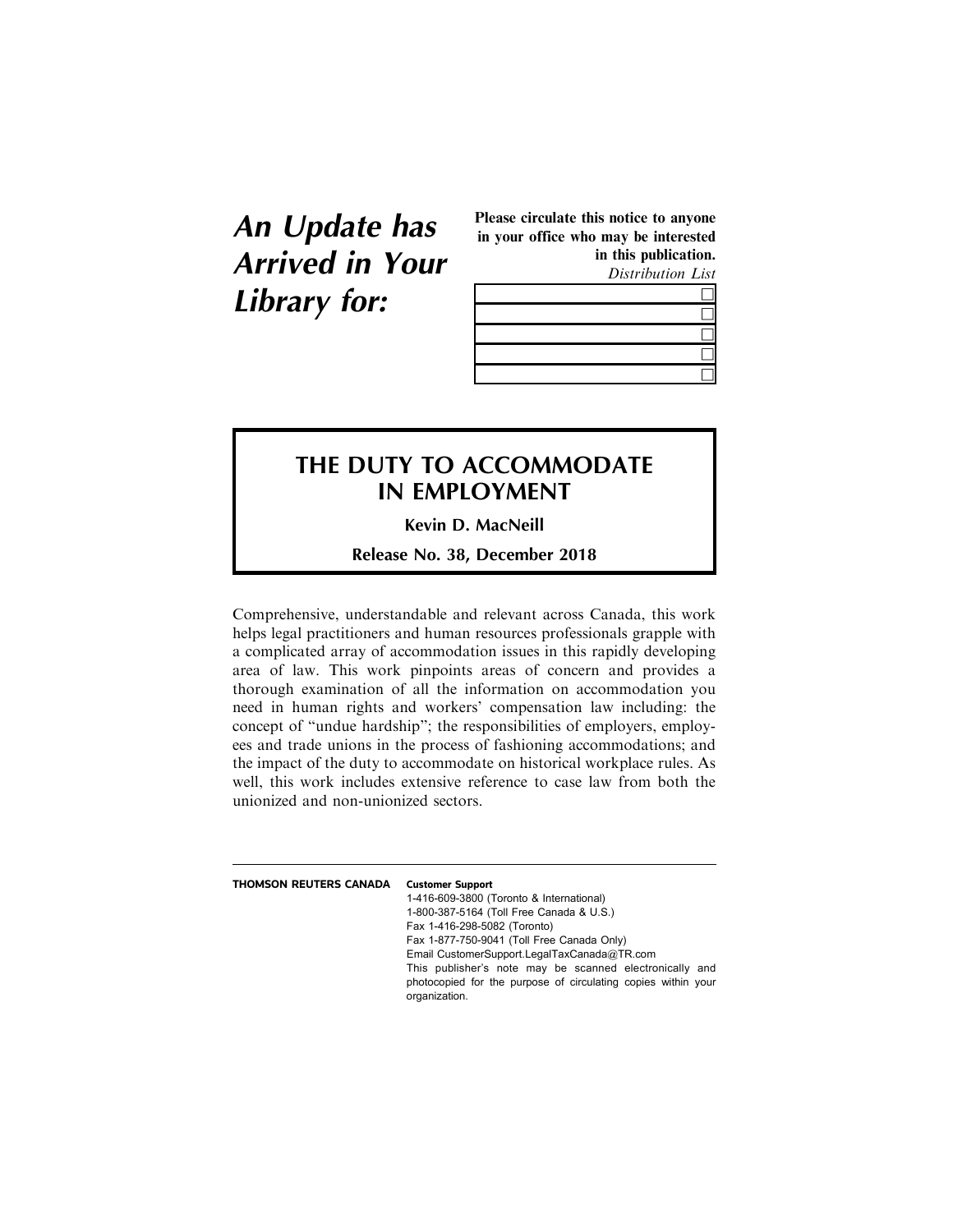## **Highlights:**

In Syndicat de l'enseignement des Deux-Rives v. Commission scolaire des Navigateurs (Guylaine Deschênes), 2018 QCTA 191, 2018 CarswellQue 5174, an arbitrator determined that an employer had no duty to accommodate an employee with a disability by offering her the right to be absent one day per week. In this case, the employee, who suffered from follicular lymphoma, was partially incapable of fulfilling her usual duties but the collective agreement did not establish a partial disability plan. The arbitrator ruled that the salary insurance plan that was entirely assumed by the employer and which did not recognize partial disability was not deemed discriminatory. Therefore, the employer did not have a duty to accommodate the employee and was justified in refusing that she return to work only four days a week. The evidence did not show that the employer acted unreasonably or in bad faith.

An older Quebec decision has recently come to our attention that may be useful in the present context of legalized marijuana. In Pratt & Whitney v. TCA-Québec, section locale 510 (grief syndical), D.T.E. 2009T-374, AZ-50547551, a Quebec arbitrator found that a smoking policy which prohibited employees from smoking on the factory's grounds properly accommodated employees with nicotine addiction since accommodation measures were integrated directly in the policy. Indeed, the policy provided support, treatment, and measures adapted to any employee's specific needs. The arbitrator noted that severely disabled employees could still require personalized accommodation, but this would have to be determined on an individual basis. The arbitrator wrote that the general accommodation suggested by the union (i.e. allowing employees to smoke outside, on the company's grounds) did not aim to alleviate a disability: it was meant to offset a reasonable standard, while fostering the continuation or the worsening of a disability. It would also ignore the fact that not all smokers have the same degree of nicotine addiction.

In Kindersley (Town) and CUPE, Local 2740 (Desjarlais), Re (2018), 291 L.A.C. (4th) 18, 135 C.L.A.S 128 (Sask. Arb.), an arbitrator upheld the dismissal of an employee who was found to be smoking marijuana at work. The employee had a medical prescription to vape marijuana for medical purposes during the work day so long as he was not operating a Zamboni, forklift or lawn mower for 20 to 30 minutes after vaporization. The employer was aware of this medical recommendation and accommodated the employee's use of marijuana during working hours. Nevertheless, the employee was found vaping marijuana while operating one of the employer's vehicles. Failure to abide by the agreed upon accommodation was conduct warranting discipline.